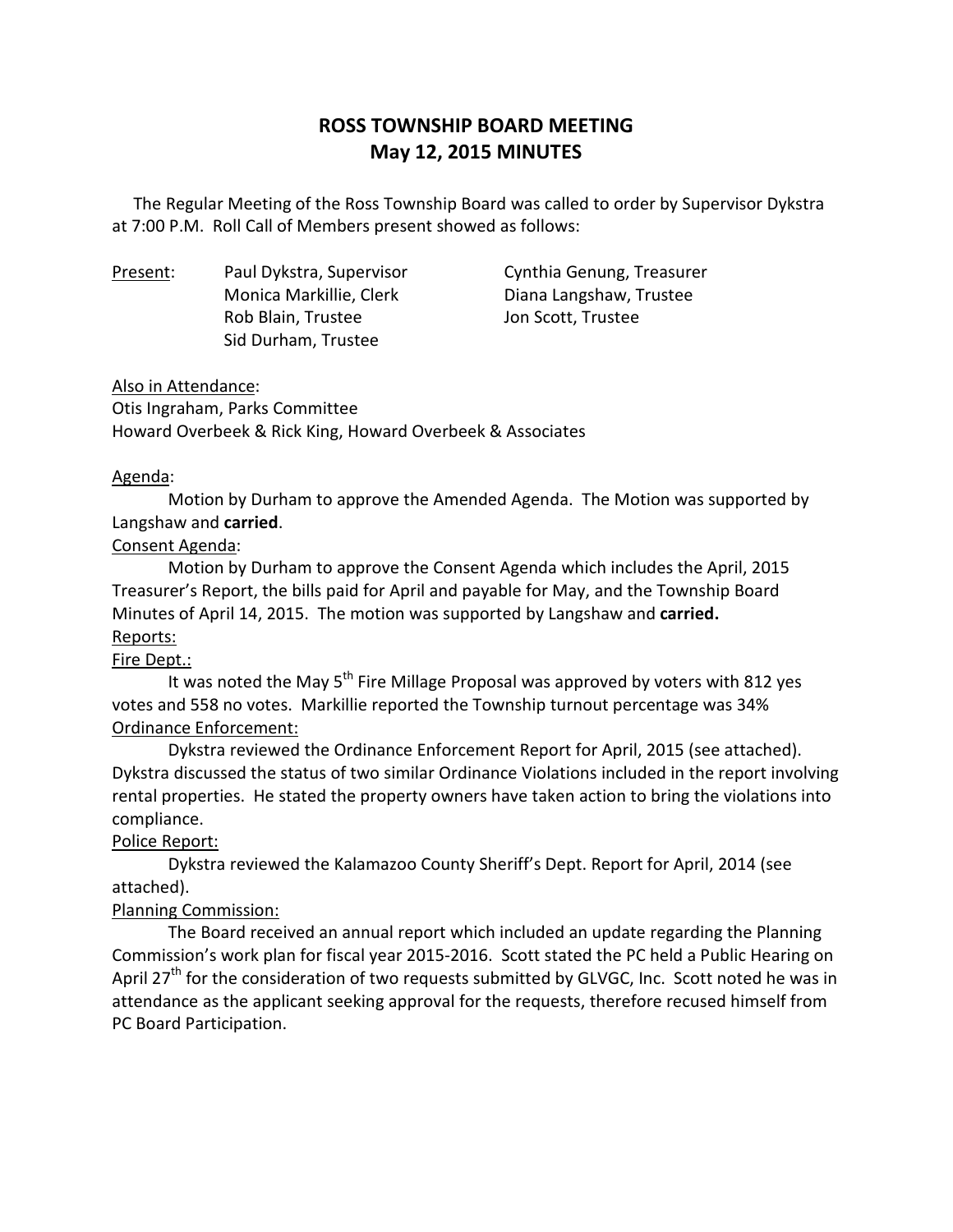#### Parks Committee:

 Augusta. He added the plan is for the Ross Trail System to connect to Augusta once that portion has been completed. Parks Committee Member, Otis Ingraham, reported the Parks Committee will meet with the Village of Augusta Council to discuss the Trail System at their regular scheduled Board Meeting on June 1, 2015 at the Augusta Village Hall. Supervisor's Report: Scott stated the KVRT Association is raising funds to extend the trail from Galesburg to

 Dykstra reviewed the Supervisor's Report for May, 2015. He stated the beachfront project at the Township Park has been completed. Dykstra discussed the status regarding the installation of the warning siren being installed on Sherman Lake Drive. Public Comment:

No public Comment.

## Old Business:

New Township Hall-Fire Station update-Howard Overbeek & Rick King:

 Howard Overbeek and Rick King, of Howard Overbeek & Associates, were present to discuss the Proposed New Township building and Fire Station. Overbeek provided a Site Plan including floor plans to the Board for review. Overbeek reported a Topographic map will be created as soon as the survey work has been completed by Prein & Newhof. Overbeek discussed a fire suppression Sprinkler System that would need to be installed in the new building per code requirements. He stated the approximate cost would be \$50,000.

 Fire Chief Bogema, Assistant Chief Shirley and Ron Slagell, CEO of LifeCare to see if any changes are needed prior to moving forward. Durham suggested having a long term agreement between the Township and LifeCare Ambulance Service if the Township Board proceeds with the construction of the new building. Overbeek stated he will request a proposal for the Sprinkler System and report the information to the Board for review at the June Board Meeting. After extended discussion, it was the consensus of the Board to present the Site Plans to

to June  $8^\text{th}$  at 2:00 P.M. Dykstra reported he will consult with Attorney Thall to request contract language for an agreement with LifeCare. He further stated he will schedule a meeting with the Fire Chief and Assistant Chief as well as Ron Slagell, CEO of LifeCare to request feedback regarding the new building Site plan. It was the Consensus of the Board to reschedule the June 9<sup>th</sup> Township Board Meeting

## Town Hall Meeting Discussion:

 Board Meeting. The Board discussed having an ice cream social during the event. Overbeek offered to provide drawings and maps of the new Township Office and Fire Station for public viewing at the event. It was the Consensus of the Board to schedule a date for the Open House at the June  $8<sup>th</sup>$ 

## New Business:

## 507 South Gull Lake Drive (Smith) Parcel # 04-17-354-151:

 Dykstra shared an email correspondence and letter to the Board regarding an issue related to parcel #3904-17-354-151 (507 S. Gull Lake Drive). Dykstra reported the issue involves the construction of a new detached accessory building. He further added recent zoning changes have caused the Owners of the property difficulty with the permit process and the proposed project. Dykstra reported Blok Builders, the Construction Company retained by